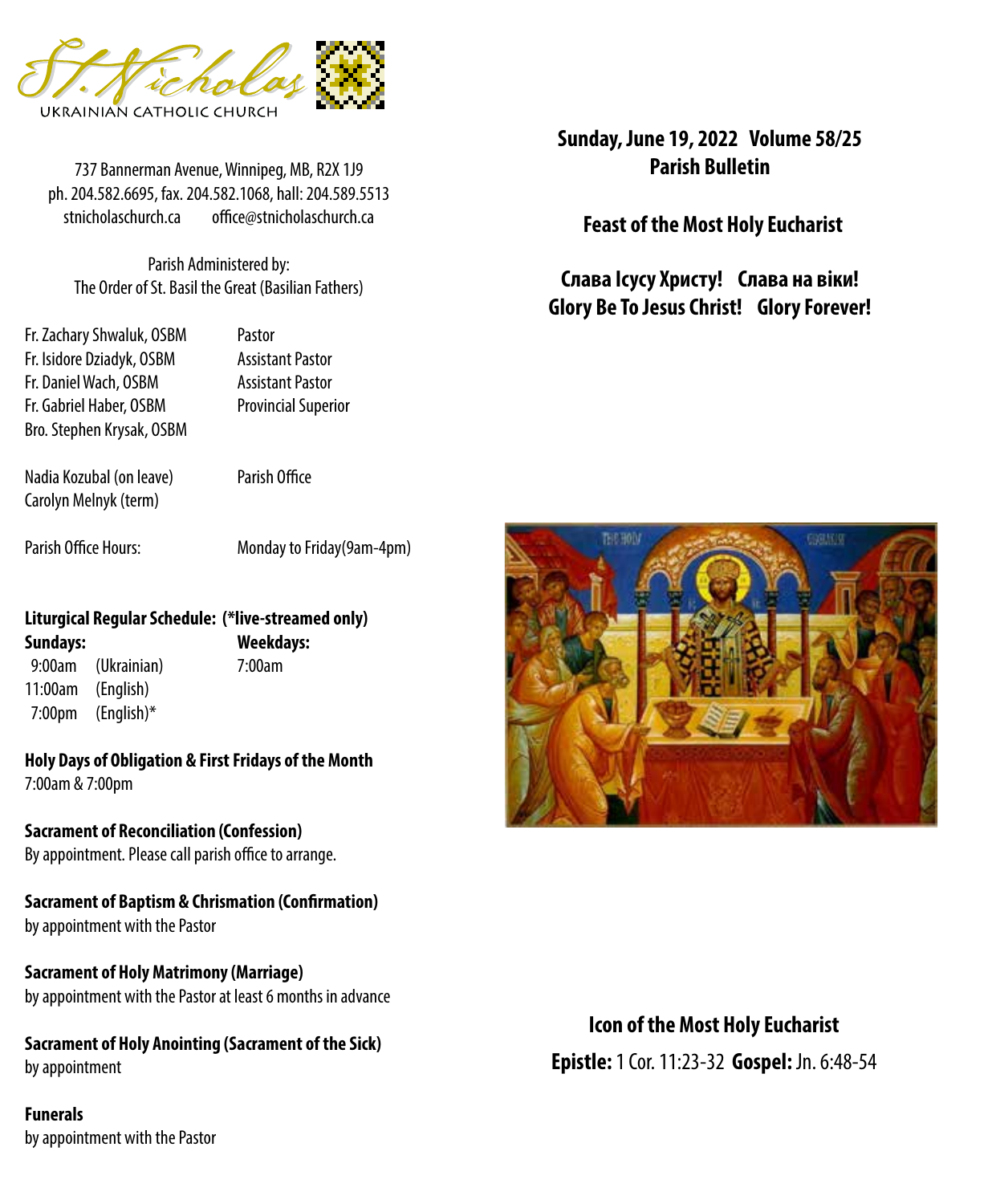## ST. NICHOLAS UKRAINIAN CATHOLIC CHURCH BULLETIN - JUNE 19, 2022 **VOL 58/25**

We extend **a joyous welcome** to all our parishioners and guests that have come to join us on the *Feast of the Most Holy Eucharist* in offering praise to God. We especially welcome all of the fathers and their families that are celebrating Father's Day today! May their Christian example of fatherhood resonate for generations to come. Многая Літа!

During the month of June, please join us **every Sunday at 6:30 pm** to celebrate the Moleben to the Sacred Heart of Jesus. Also, Please remember to fill out and return your Parish Picnic RSVP forms as soon as possible. The picnic is next week!

#### **PARISH COMMUNITY...**

## **DIVINE LITURGY INTENTIONS: JUNE 19 - 27, 2022**

| <b>Sunday, June 19 - Feast of the Holy Eucharist (transferred)</b> | Note: the Rosary Reader (for 9an  |                                 |
|--------------------------------------------------------------------|-----------------------------------|---------------------------------|
| 9:00am Parish & Parishioners                                       | are responsible for reading the a |                                 |
| 11:00am +Leonard Kozak                                             | <b>Sunday, June 19, 2022</b>      |                                 |
| 7:00pm + Mike & + Nell Krawec                                      | $9:00 \text{ am}$                 | Sacristan                       |
| <b>Monday, June 20</b>                                             |                                   | <b>Ushers</b>                   |
| 7:00am Birthday Blessings: Nell Mazur                              |                                   |                                 |
| Tuesday, June 21                                                   |                                   | <b>Rosary (8:40</b>             |
| 7:00am +Dennis Leswick                                             | $11:00$ am                        | Sacristan                       |
| <b>Wednesday, June 22</b>                                          |                                   | <b>Ushers</b>                   |
| 7:00am $+$ Peter & $+$ Anna Kuc                                    |                                   |                                 |
| Thursday, June 23                                                  |                                   | Epistle Read                    |
| 7:00am +Dennis Leswick                                             |                                   | <b>Rosary (10:4</b>             |
| Friday, June 24                                                    | <b>Sunday, June 26, 2022</b>      |                                 |
| 7:00am $+$ Sahan & $+$ Skrypnyk families                           | $9:00$ am                         | Sacristan                       |
| <b>Saturday, June 25</b>                                           |                                   | <b>Ushers</b>                   |
| 7:00am Health of Theresa Antoniuk                                  |                                   |                                 |
| Sunday, June 26                                                    |                                   | <b>Rosary (8:40</b>             |
| 9:00am + Peter Melnyk                                              | $11:00$ am                        | Sacristan                       |
| 11:00am Parish & Parishioners                                      |                                   | <b>Ushers</b>                   |
| 7:00pm Health & Blessings for the Ehr family                       |                                   |                                 |
| <b>Monday, June 27</b>                                             |                                   | Epistle Read                    |
| 7:00am Health of Theresa Antoniuk                                  |                                   | <b>Rosary (10:4</b>             |
|                                                                    |                                   | <b>PRE-AUTHORIZED DERIT - 9</b> |

#### **SANCTUARY VIGIL LAMP INTENTION**

In Memory of +Peter & +Anna Kuc, as request by Andrew Kuc.

# **LAST SUNDAY'S OFFERING**

**Sunday, June 12, 2022** Envelopes : \$ 1,795 Automatic Debit Program: \$ 215

## **CHURCH CLEANING**

Church Cleaning for Week of June 20, 2022: UCWLC

# **LITURGICAL VOLUNTEER SCHEDULE**

n) and Epistle Reader (for 11am) Innouncements prior to Liturgy.

| 9:00 am               | Sacristan             | Peter Muzyka                     |  |  |
|-----------------------|-----------------------|----------------------------------|--|--|
|                       | Ushers                | <volunteer req'd=""></volunteer> |  |  |
|                       |                       | <volunteer req'd=""></volunteer> |  |  |
|                       | Rosary (8:40am)       | Sophie Manulak                   |  |  |
| 11:00 am              | Sacristan             | Peter Skrinski                   |  |  |
|                       | <b>Ushers</b>         | Doreen Procopchuk                |  |  |
|                       |                       | Pat Peckover                     |  |  |
|                       | Epistle Reader        | Marlene Skrinski                 |  |  |
|                       | Rosary (10:40am)      | Donna Libitka                    |  |  |
| Sunday, June 26, 2022 |                       |                                  |  |  |
| 9:00 am               | Sacristan             | Larry Gambrel                    |  |  |
|                       | <b>Ushers</b>         | <volunteer req'd=""></volunteer> |  |  |
|                       |                       | <volunteer req'd=""></volunteer> |  |  |
|                       | Rosary (8:40am)       | Christine Grywinski              |  |  |
| $11:00$ am            | Sacristan             | Mike Wiwchar                     |  |  |
|                       | <b>Ushers</b>         | Willow Yakiwchuk                 |  |  |
|                       |                       | <volunteer req'd=""></volunteer> |  |  |
|                       | <b>Epistle Reader</b> | <b>Willow Yakiwchuk</b>          |  |  |
|                       | Rosary (10:40am)      | Doreen Procopchuk                |  |  |

## **SNC DONATIONS**

*Don't forget*, SNC offers the Automatic Debit Program for Sunday Donations- A simple, safe and easy way to support your parish! Please contact the parish office for more info. Please consider supporting your parish and register today!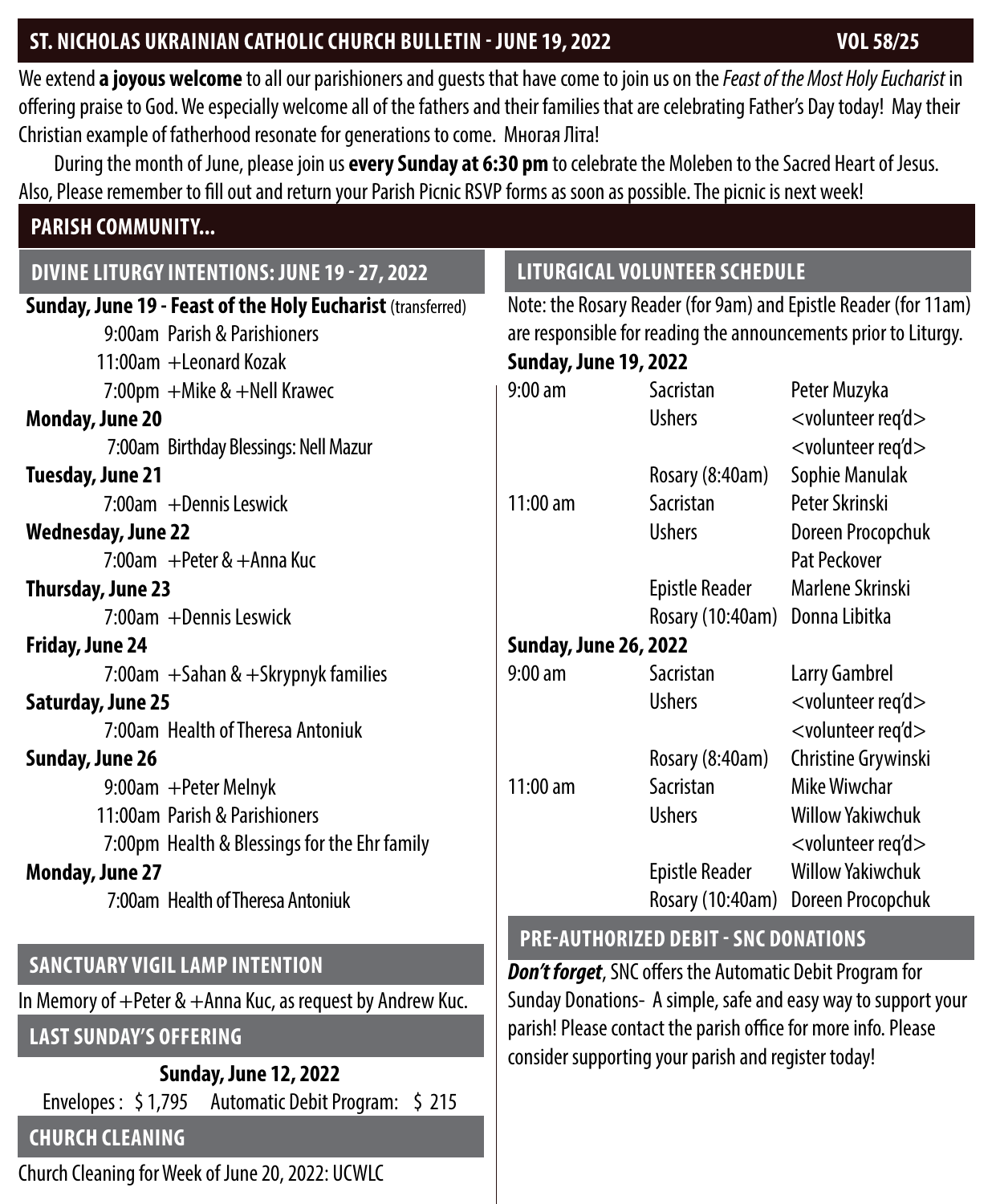#### **PRAYERS @ SNC**

Feel free to submit to the Parish Office the name of anyone who is ill and in need of our prayers. **Please remember in your prayers those in care homes and those who are not able to join us actively in our community**: Olive Yaremko, Mike Erstelle, Debra Procopchuk, Sukaylo Family, Kathy Iskat, Mary Kosterewa, Erlinda Aboy, Rowena R. Aboy, Don Procopchuk, Randy Verier, Sheldon Latham, Michele Halas Moore, Lori Smelski, & Nadia Monaco.

## **THIS WEEK AT SNC**

**Sunday, June 19, 2022** *- Feast of the Holy Eucharist* Regular Sunday Schedule 6:30pm Moleben to the Sacred Heart *(in Church)* 7:00pm Divine Liturgy *(live-streamed only)*

#### **Tuesday, June 21, 2022**

1:00pm Club 55+ Windup (Boston Pizza)

## **MOLEBEN**

**Moleben** is a prayer service of intercession (on behalf of people in need) or of supplication (a petition in form of a prayer), offered in honour of Jesus Christ, the Mother of God (Theotokos), or a particular saint or martyr, or a Feast. During the month of June, please join us in this beautiful prayer to the Sacred Heart of Jesus on **Sundays at 6:30pm** .

## **PARISH PICNIC**

**Sunday, June 26, 2022** following the 11 am Divine Liturgy. Rain or shine, come out and enjoy an afternoon of fellowship with other parishioners. There will be children's games and great food at no charge. RSVP reply forms are at the back of the church next week. Please return your completed forms as soon as possible (either by collection plate, or

by email: office@stnicholaschurch.ca), and pray for nice weather!

# **HUMANITARIAN AIDE FOR UKRAINE**

The Parish is accepting monetary donations for humanitarian support for the victims of war in Ukraine. *All funds collected will be transferred to CNEWA (Catholic Near East Welfare Association)*, a Charity registered with Revenue Canada.

*Cheques may be made out to St. Nicholas Church, and a record of your donation will be included on your 2023 Income Tax Receipt from the parish.* Special envelopes for this cause can be found at the back of the church. You may also choose to donate directly to CNEWA - please see **cnewa.org/ca/** for more information.

# **SINCERE GRATITUDE - COURTYARD FLOWERS**

Our sincere thanks and gratitude to **SUMKA BROTHERS GREENHOUSES** who donated the beautiful flowers for the front plaza planters and to **Marianne Sumka**, who with the help of her assistants, planted them. May God grant you many happy years!

# **UCWLC SCHOLARSHIP OFFERED**

St. Nicholas UCWLC is offering a scholarship of \$1000 to students of Ukrainian descent, whose parents or guardians are members at St. Nicholas Church. Eligible students are required to be currently graduated or graduating from Grade 12 (2022) and entering first year at an accredited university, community college or program that provides entry-level Nursing education. Application forms and reference letter forms are available from the parish office: Deadline: **October 3rd.** 

# **CANON LUHOVY BURSARIES/SCHOLARSHIPS**

The Canon Luhovy Assembly Ukrainian Educational Foundation is pleased to announce that seven bursaries of \$300 each are available to Ukrainian Catholic students, seminarians and religious sisters, of the Archeparchy of Winnipeg, who attend post-secondary institutions, seminaries and private Catholic secondary schools. Email lmariash@mymts.net for more info. Deadline: **Sept. 30, 2022.**

# **A PRAYER FOR ALL FATHERS**

God our Father, We give you thanks and praise for fathers young and old. We pray **for young fathers**, newly embracing their vocation; May they find courage and perseverance to balance work, family and faith in joy and sacrifice. We pray **for our own Fathers** around the world whose children are lost or suffering; May they know that the God of compassion walks with them in their sorrow. We pray **for men who are not fathers** but still mentor and guide us with fatherly love and advice. We pray for those who are no longer with us but who live forever in our memory and nourish us with their love. Amen!